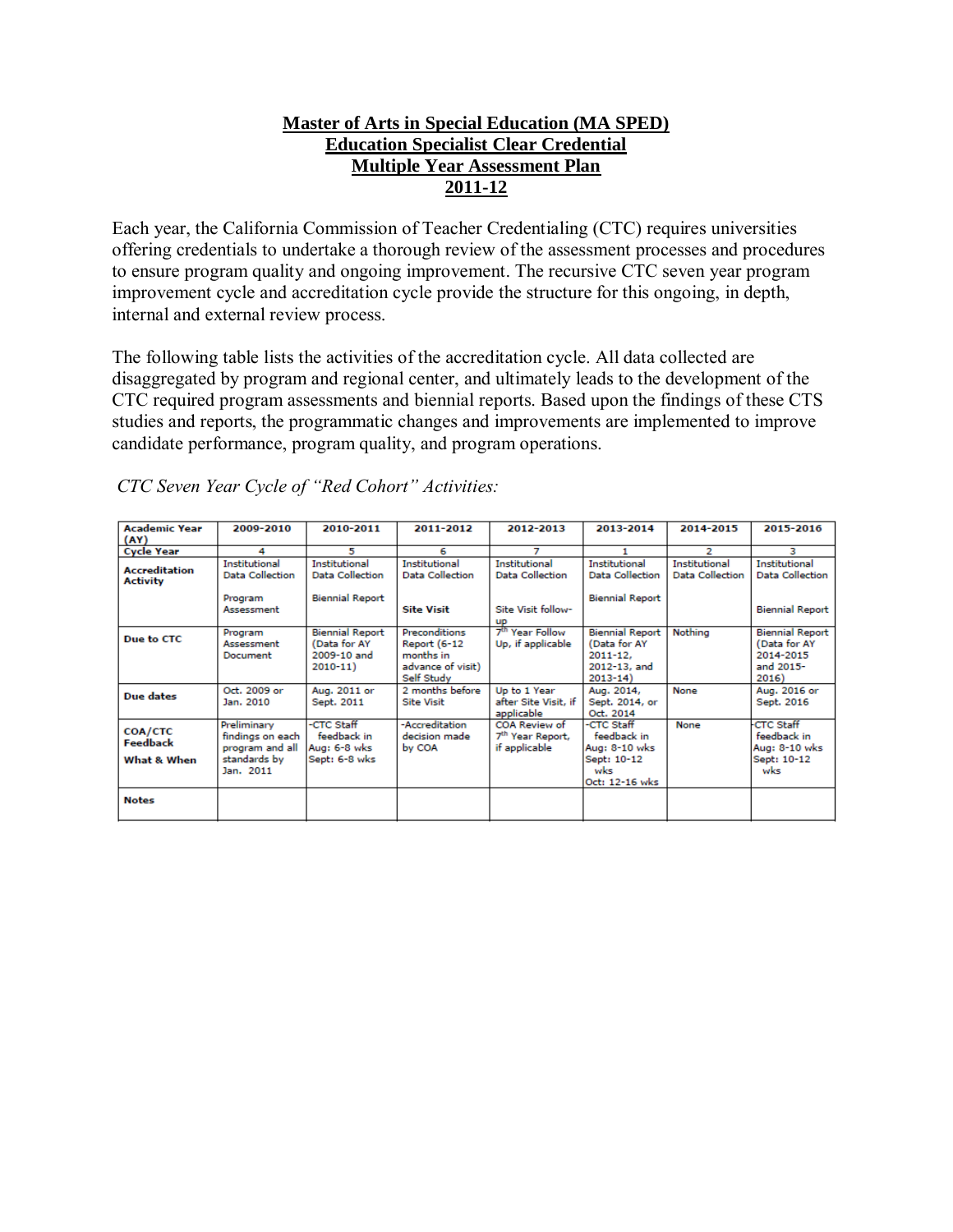### *CTC Accreditation Cycle*



### **Methods of Assessment and Criteria for Success**

Currently, assessment data is collected through internal and external sources. Focus groups representing staff, faculty, clinical supervisors, and advisory councils have worked together to discern a set of balanced assessment measures. All candidates are expected to be at the "proficient level of performance with a score of "3" or above in each rubric criteria. They are listed below.

#### *1. Coursework Assessments*

Using TaskStream as the primary data storage system, the program collects key assessments known as signature assignments to gauge candidates' progress throughout their course of study and ensure CTC program standards are met. Each signature assignment is evaluated using a supporting rubric. Annually, (end of each academic year), collected data is disaggregated by regional center and analyzed with results informing areas for program improvement. Rubrics may be found in the appendix.

- **Signature Assignment: In** GED 622, Advanced Assessment and Behavior Analysis, the signature assignment requires candidates develop a Comprehensive Philosophy of Assessment and Action plan of Behavior Support. The assignment requires candidates to address the following: 1) their personal beliefs and philosophy about their approach to assessment and behavior interventions/supports; 2) identification of a viable set of rules and expectations based on this philosophy for their classroom along with specific consequences and reinforcers; 3) how the rules/expectations are taught and are used to establish a positive classroom environment for students; 4) how they establish guidelines for individual behavioral needs, procedures, room arrangement, and supports as appropriate.
- **Signature Assignment**: In GED 650, Universal Access: Equity for All Students, candidates complete a Universal Design Curricular Project. Candidates use the Universal Design planning forms, to *design* (rather than retrofit) and implement a standards-based curricular lesson for a unit of study. This assignment demonstrates deepened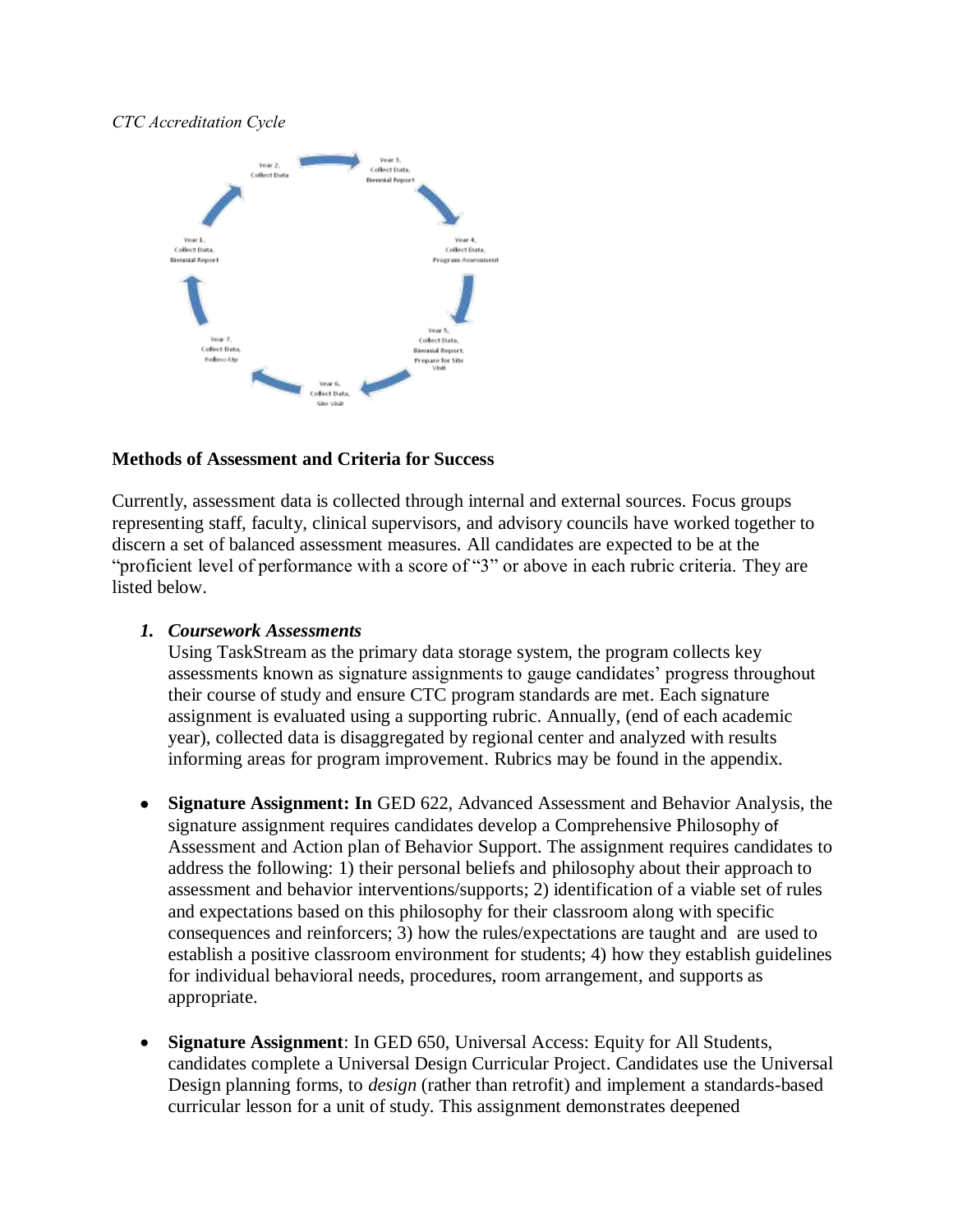understanding of equitable access, the implementing of differentiated strategies ( content product, process), and the formation of a powerful standards-aligned lesson responsive to the needs of diverse learners ( special education, English Learners, gifted/talented, cultural diversity, at-risk).

- **Signature Assignment:** In GED 656, Shared Leadership, Legislation, and Due Process, candidates complete a School Scan Project through observation and data collection procedures. The School Scan documents the following elements of the candidate's school environment: 1) Policies and procedures enhancing collaborative teams; 2) Leadership styles; 3) Instructional resources; 4) Inclusive policies practices or not implemented; 5) Problem solving strategies encouraged; 5) Classroom organizational systems; 6) What is working well and areas for improvement.
- **Signature Assignment:** In GED 658, Reflective Coaching / Induction for Special Education, candidates complete and submit the Education Specialist Individual Induction Plan (IIP) describing their professional development plans for the future along with the areas of specialization they are interested in for further development.
- **Signature Assignment:** In GED 658, Reflective Coaching Seminar and Induction, clear credential candidates complete the Plan, Teach, Reflect, and Apply process for Teacher Induction. This formative assessment system utilizes California's Beginning Teacher Support and Assessment (BTSA) materials that serve as resource for candidates and faculty through the process. Candidates, in collaboration with faculty, frame the path for the expanded skills, support application in the classroom, and provide continual reflection for improving practice inquiry and professional growth.
- **Signature Assignment: In GED** 651 Understanding Emotional/Behavioral Disorders, candidates conduct a comprehensive case study on a student with emotional and behavioral challenges. An extensive report is completed and presented in class using power point format. The report must include the following components:
	- Demographic data on the student
	- Description of the school and community
	- Educational history ( schools attended, reason for initial referral, pre-referral interventions, results of multi-disciplinary evaluation, disability category, placement decisions, IEP goals and objectives, behavior support plan)
	- Family system elements
	- Classroom accommodations
	- Observational information related to goals and objectives
	- Teacher/paraeducator interviews
	- Summary and synthesis ( comparison of student's characteristics with those described in textbook or other research, i.e. Which characteristics were identified in the student? Integrate at least three (3) sources from the literature with what you observed in your case study)
	- Appendices to include student work samples, teacher/paraeducator interview questions/answers.